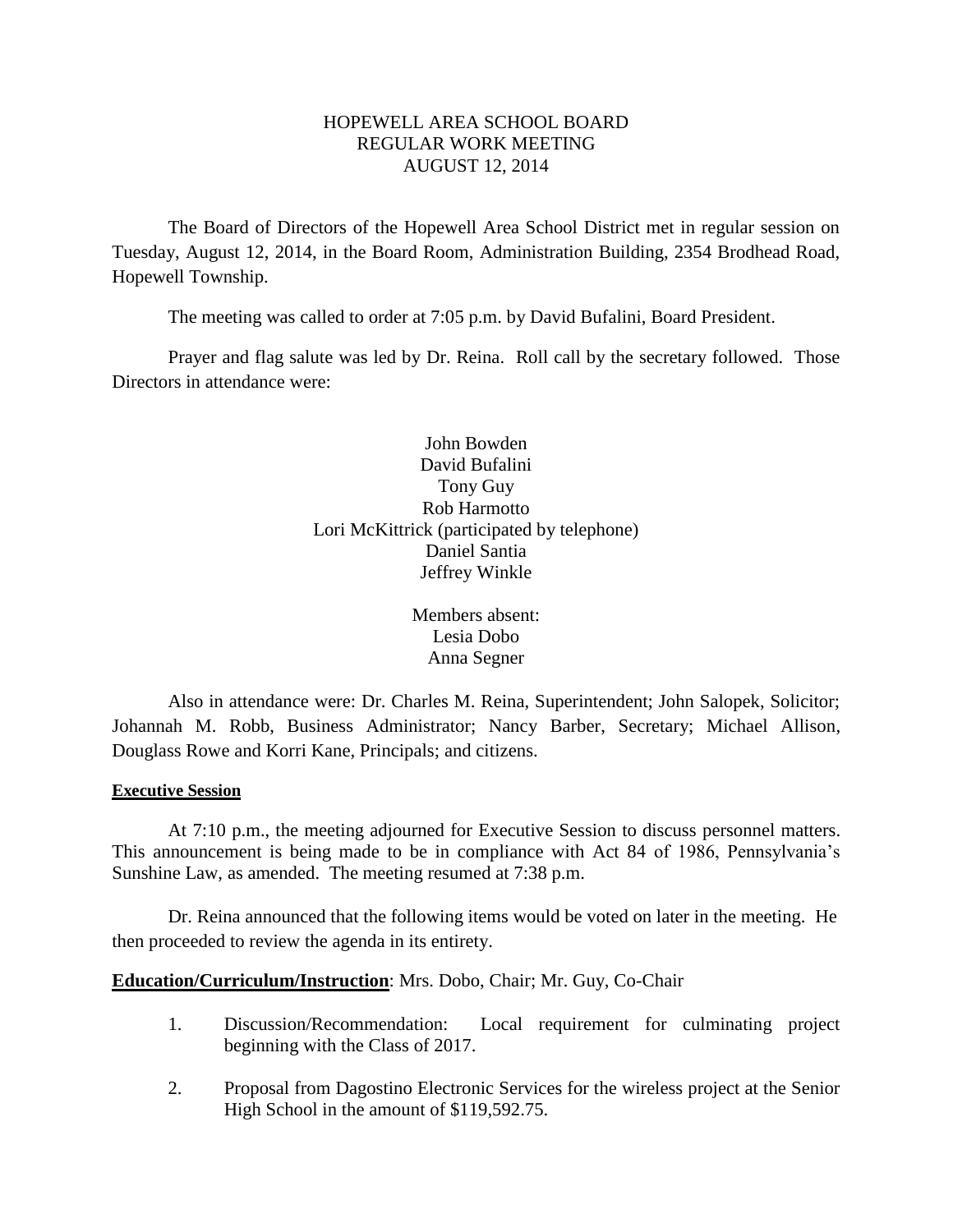- 3. Italian as a foreign language at the secondary level, effective the 2014-2015 school year.
- 4. Curriculum for Italian, effective the 2014-2015 school year.
- 5. Agreement with the American Red Cross to provide first aid training to paraprofessionals.

**Personnel:** Mr. Harmotto, Chair; Mrs. Segner, Co-Chair

- 1. Employment of Britta Grafton, Computer Education teacher at the Junior High School, at Step 1 of the bachelor's scale, effective August 19, 2014.
- 2. Employment of Sarah Ambrose, Nurse at the Senior High School, at Step 1 of the bachelor's scale, effective August 19, 2014.
- 3. Employment of Matthew Weiss, Learning Support teacher at the Senior High School, at Step 1 of the master's scale, effective August 19, 2014.
- 4. Employment of Lana Greenawald, Speech teacher, at Step 1 of the master's scale, effective August 19, 2014.
- 5. Employment of Lisa Cedro, French/Italian teacher at the Senior High School at a Step 10 of the master's scale, effective August 19, 2014.
- 6. Employment of Mark Seltzer as  $1<sup>st</sup>$  assistant girl's tennis coach at a salary of \$1,389, effective August 11, 2014.
- 7. Employment of Dirk Hartman, Head Golf Coach, at a salary of \$2,192, effective August 12, 2014.
- 8. Appointment of Doug Williams, 1<sup>st</sup> Assistant Golf Coach, at a salary of \$1,425, effective August 12, 2014.
- 9. Resignation of Allison Fuhr, part-time language arts teacher at the Junior High School, effective August 1, 2014.
- 10. Resignation of Lucy McClure, speech teacher at Independence Elementary and the Senior High School, effective August 12, 2014.
- 11. Resignation of Kristen Rowe, librarian at the Senior High School, effective July 22, 2014.
- 12. Resignation of Barbara Lynn Gartley as a part-time library aide, effective August 1, 2014.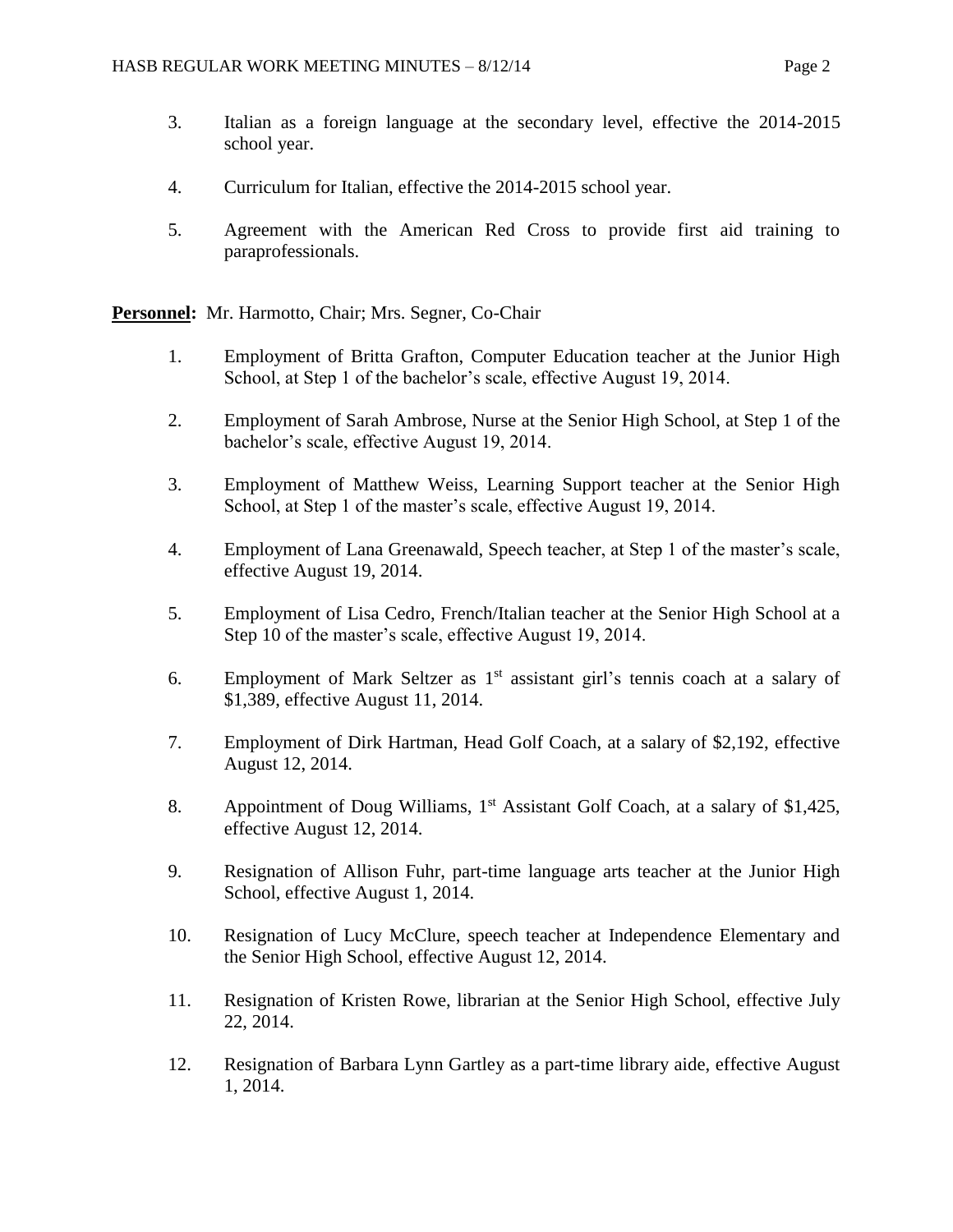- 13. Resignation of Janice Zullo, breakfast cook at the Senior High School, effective July 28, 2014.
- 14. Resignation of Dave Nicol, 10<sup>th</sup> assistant football coach, effective August 12, 2014. Mr. Nicol will remain at a volunteer.
- 15. Employment of Dayne Smith as the  $10<sup>th</sup>$  assistant football coach at a salary of \$500.00, effective August 12, 2014.
- 16. Employment of Julie Coston, Speech teacher at Independence Elementary School and the Senior High School at Step 1 of the master's scale, effective August 19, 2014.

Dr. Reina said that the following items would be voted on during the August 26, 2014 Business Meeting.

# **Education/Curriculum/Instruction**

- 1. 2014-2015 School Picnic at Kennywood on May 20, 2015.
- 2. High School Exam Schedule for the 2014-2015 School Year.
- 3. Contract between the District and the Western Pennsylvania School for Blind Children Outreach Program to provide vision and/or orientation and mobility services.
- 4. Contract with PA-Educator.net, an online application clearinghouse used to search for certified Pennsylvania educators, at a cost of \$2,175.00.
- 5. List of Department Chairs for the 2014-2015 School Year.
- 6. List of Senior High Club & Activity Sponsors for the 2014-2015 School Year.
- 7. List of Junior High Club & Activity Sponsors for the 2014-2015 School Year.
- 8. Implementation of social suspensions at Hopewell High School.
- 9. Service Proposal with the Beaver Valley Intermediate Unit to provide ESL (English as a Second Language) Services for the 2014-2015 school year.
- 10. Service Agreement with the Watson Institute to provide educational, therapeutic and consulting services to the District for the 2014-2015 school year.
- 11. Agreement with PHASE 4 Learning center, Inc. to provide educational services as an alternative placement for disruptive students, as necessary.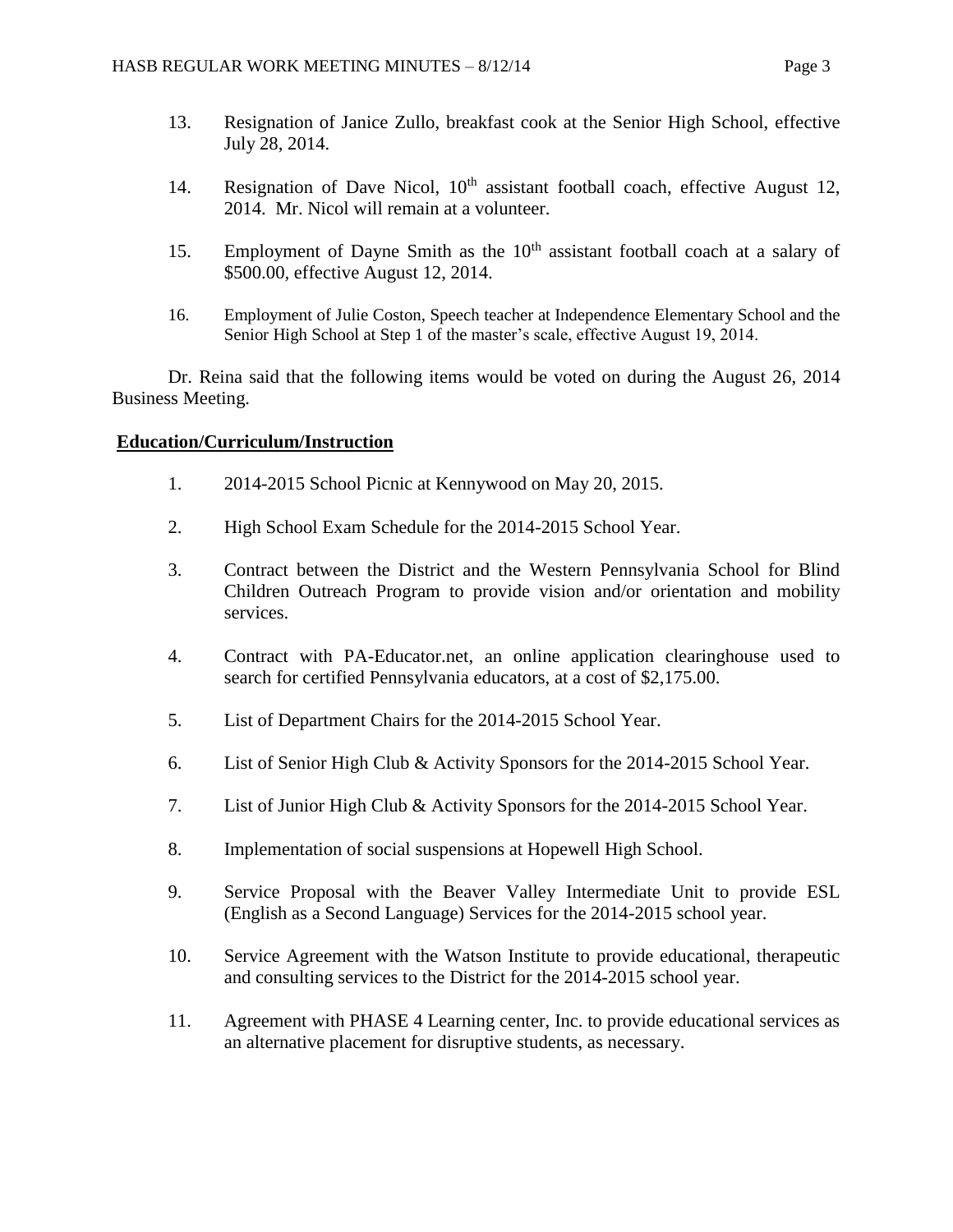## **Buildings and Grounds**

- 1. Request from the Hopewell Area Aqua Club to use the Junior High School Cafeteria for a meeting on September 8, 2014.
- 2. Request for the Hopewell Area Aqua club to use the lower lobby of the Junior High School for Aqua Club signup on September 3 and 4, 2014.
- 3. Request from Hopewell Youth Wrestling to use the main and auxiliary gyms at Hopewell High School on December 6, 2014 for a tournament.

## **Personnel**

1. Substitute personnel rosters.

## **Visitors**

No visitors wished to address the Board.

At this point in the meeting, Mr. Bufalini returned to Education/Curriculum and Instruction.

# **Education/Curriculum/Instruction by Mr. Guy, Co-Chair**

## MOTION #1

By Tony Guy, seconded by Daniel Santia, to approve the local requirement for culminating project beginning with the Class of 2017. MOTION did not pass by a five to two roll call vote of all Directors in attendance.

# MOTION #2

By Tony Guy, seconded by John Bowden, to approve the proposal from Dagostino Electronic Services for the wireless project at the Senior High School in the amount of \$119,592.75. MOTION carried unanimously by an affirmative vote of all Directors in attendance.

## MOTION #3

By Tony Guy, seconded by John Bowden, to approve Italian as a foreign language at the secondary level, effective the 2014-2015 school year. MOTION carried unanimously by an affirmative vote of all Directors in attendance.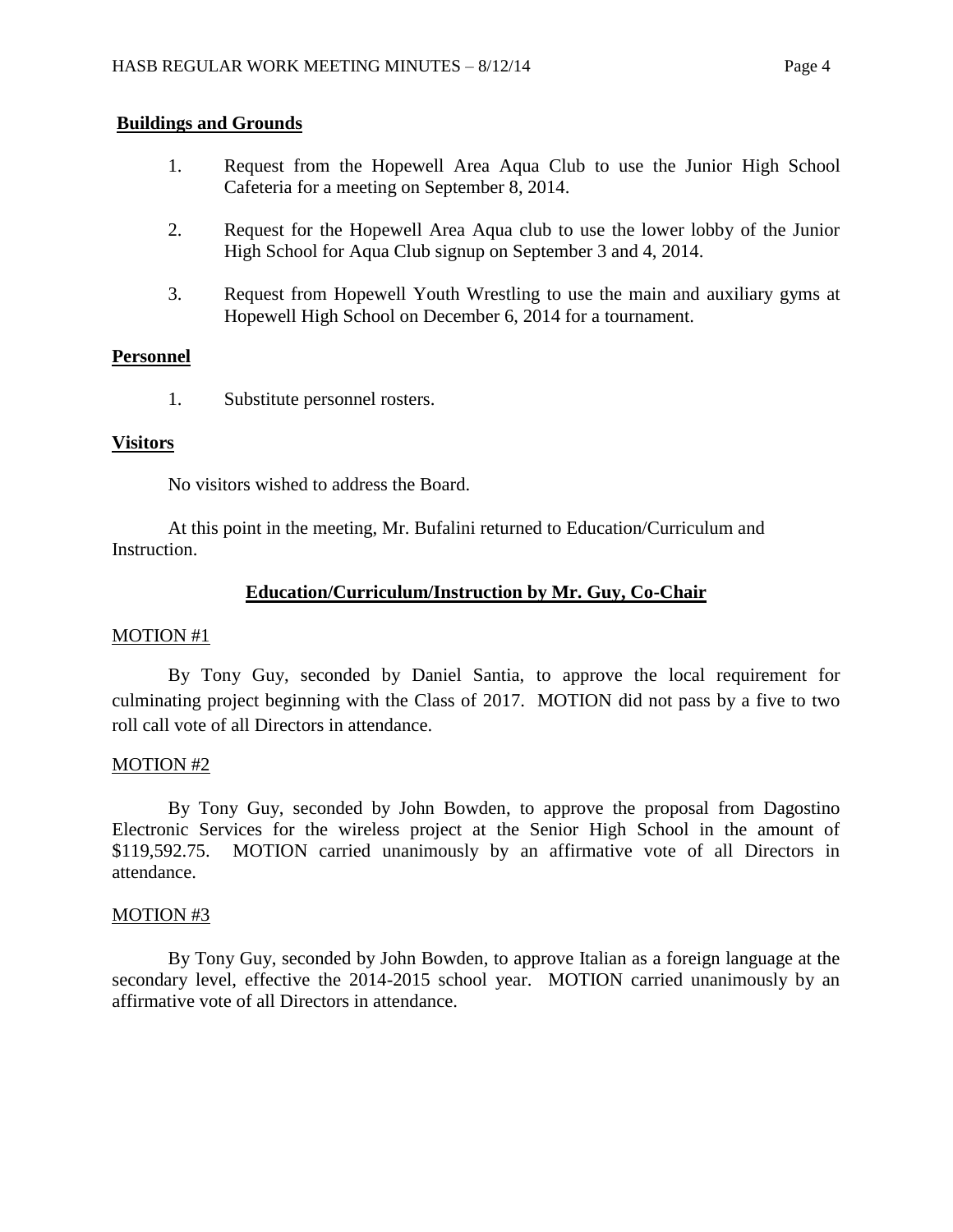### MOTION #4

By Tony Guy, seconded by Jeff Winkle, to approve curriculum for Italian, effective the 2014-2015 school year. MOTION carried unanimously by an affirmative vote of all Directors in attendance.

### MOTION #5

By Tony Guy, seconded by Daniel Santia, to approve the agreement with the American Red Cross to provide first aid training to paraprofessionals. MOTION carried unanimously by an affirmative vote of all Directors in attendance.

## **Personnel by Mr. Harmotto, Chair**

### MOTION #6

By Rob Harmotto, seconded by John Bowden, to approve the employment of Britta Grafton, Computer Education teacher at the Junior High School at Step 1 of the bachelor's scale, effective August 19, 2014. MOTION carried unanimously by an affirmative roll call vote of all Directors in attendance.

### MOTION #7

By Rob Harmotto, seconded by John Bowden, to approve the employment of Sarah Ambrose, Nurse at the Senior High School at Step 1 of the bachelor's scale, effective August 19, 2014. MOTION carried unanimously by an affirmative roll call vote of all Directors in attendance.

#### MOTION #8

By Rob Harmotto, seconded by Jeff Winkle, to approve the employment of Matthew Weiss, Learning Support teacher at the Senior High School at Step 1 of the master's scale, effective August 19, 2014. MOTION carried unanimously by an affirmative roll call vote of all Directors in attendance.

#### MOTION #9

By Rob Harmotto, seconded by Tony Guy, to approve the employment of Lana Greenawald, Speech teacher at the Hopewell and Margaret Ross Elementary Schools at Step 1 of the master's scale, effective August 19, 2014. MOTION carried unanimously by an affirmative roll call vote of all Directors in attendance.

#### MOTION #10

By Rob Harmotto, seconded by John Bowden, to approve the employment of Lisa Cedro, French and Italian teacher at the Senior High School at Step 10 of the master's scale, effective August 19, 2014. MOTION carried unanimously by an affirmative roll call vote of all Directors in attendance.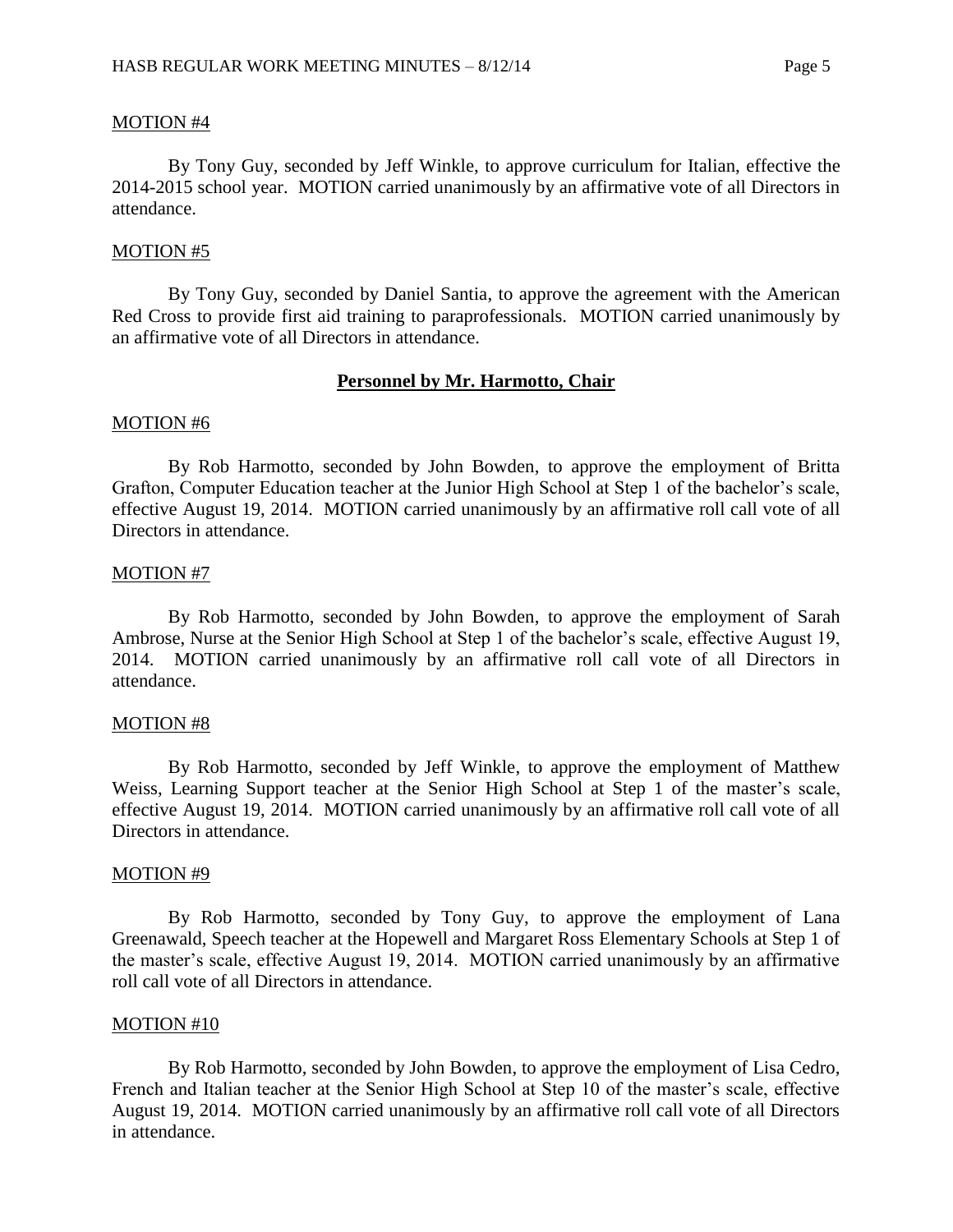## MOTION #11

By Rob Harmotto, seconded by Daniel Santia, to approve the employment of Mark Seltzer as  $1<sup>st</sup>$  assistant girl's tennis coach at a salary of \$1,389, effective August 19, 2014. MOTION carried unanimously by an affirmative vote of all Directors in attendance.

The employment of Dirk Hartman, Head Golf Coach, was tabled.

### MOTION #12

By Rob Harmotto, seconded by John Bowden, to approve the appointment of Doug Williams as 1<sup>st</sup> assistant golf coach, at a salary of \$2,192, effective August 12, 2014. MOTION carried unanimously by an affirmative vote of all Directors in attendance.

### MOTION #13

By Rob Harmotto, seconded by Jeff Winkle, to accept the resignation of Allison Fuhr, part-time language arts teacher at the senior high school, effective August 1, 2014. MOTION carried unanimously by an affirmative vote of all Directors in attendance.

### MOTION #14

By Rob Harmotto, seconded by Tony Guy, to accept the resignation of Lucy McClure, Speech teacher at Independence Elementary School and the Senior High School, effective August 12, 2014. MOTION carried unanimously by an affirmative vote of all Directors in attendance.

#### MOTION #15

By Rob Harmotto, seconded by Jeff Winkle, to approve the employment of Julie Coston, Speech teacher at Independence Elementary and the Senior High School at Step 1 of the master's scale, effective August 19, 2014. MOTION carried unanimously by an affirmative roll call vote of all Directors in attendance.

#### MOTION #16

By Rob Harmotto, seconded by Jeff Winkle, to accept the resignation of Kristen Rowe, Librarian at the senior high school, effective July 22, 2014. MOTION carried unanimously by an affirmative vote of all Directors in attendance.

#### MOTION #17

By Rob Harmotto, seconded by Tony Guy, to accept the resignation of Barbara Lynn Gartley, library aide, effective August 1, 2014. MOTION carried unanimously by an affirmative vote of all Directors in attendance.